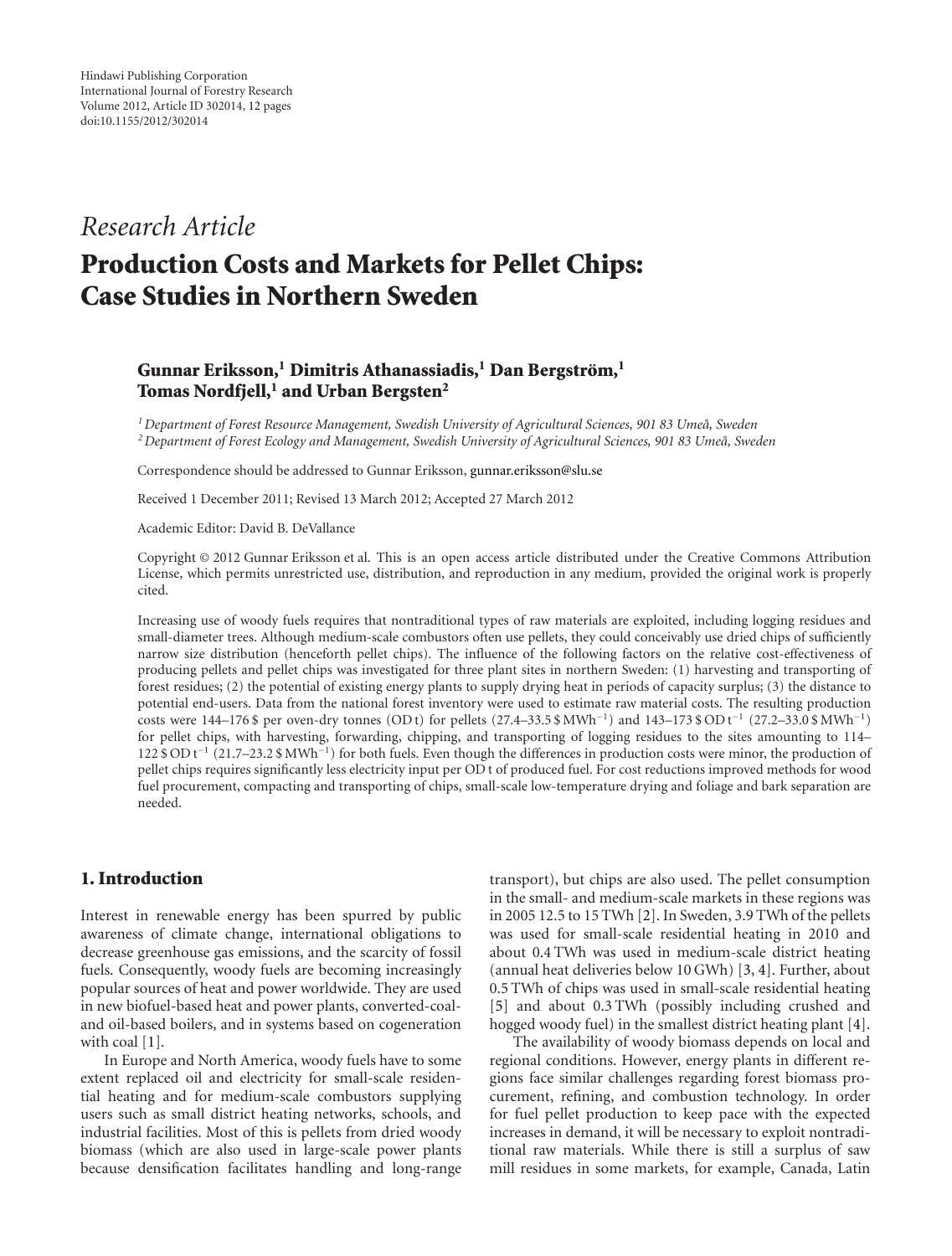America, and parts of India [6–8], there is definitely a shortage in Sweden. One such source of nontraditional raw biomass is the Canadian stands affected by the mountain pine beetle, which have little use except as fuel [9]. In the southern and western USA, thinning operations have been suggested as a wildfire prevention measure, and it has been proposed that material from the extracted trees could be used for power production [10, 11]*.*

Ash-forming elements in the fuel, which are mostly from branches, bark, and foliage or from contamination [12, 13], determine the formation of potentially health-threatening particles [14] and the risk of ash-related operational problems [15]. While high-quality biomass generate relatively low particle emissions even when burned in small-scale combustors, more ash-rich fuels require combustors fitted with flue gas cleaning systems such as multicyclones, which are rare in combustors for single-family houses. The strictest standard for fuel pellets, SS 187120, requires ash contents below 0.7% wt.d.s. [16]; fuels meeting this requirement are typically made from stemwood-derived raw materials such as saw dust and planer shavings.

In Fennoscandia, high-quality round wood is highly utilized by sawmills and the pulp industry, so the energy sector is increasingly reliant on stumps, logging residues, smalldiameter trees, and low-quality round wood. Despite their bark content, energy wood (which is of lower quality than pulpwood or derived from stands that are further from sawmills) and small wood from early thinnings both represent fuel assortments that could potentially result in fuels with ash contents below 0.7%. Conversely, fuels derived from logging residues (whose ash concentrations range from 1 to 8% wt.d.s., depending on how they are handled), are best used in medium-scale combustors with particle filtering systems [17–20]. Annually, 3.2–4.2 million oven-dry tonnes (OD t) of potentially harvestable logging residues and stumps are generated during regeneration fellings in Sweden [21]. For comparative purposes, the current annual consumption of logging residues in Sweden is approximately 2 million OD t [22].

Common types of small-to-medium-scale combustors (below 10 MWth) for chips are (1) precombustors/preovens with separate secondary combustors, (2) grates, or (3) stoker burners [23, 24]. They are adapted to a certain range of moisture content (MC) [25]. To cope with moist chips, insulated precombustors/primary combustors and air preheating can be used [23, 26]. Grate areas must be 120% larger when the MC increases from 30 to 60% and combustor volume must be larger. Stoker burners are more sensitive to high MC, compared to precombustors and grate combustors. Smallerscale combustors are more sensitive, as the combustion is concentrated to a smaller area with less fuel [24]. The cost of adaptation to moist fuels is a serious disadvantage, and dried fuels are therefore often preferred at small-to-medium scale [27]. Variations in fuel chip particle size (causing fluctuations in fuel feeding rate and in MC) cause serious control problems in small-to-medium-scale chip combustion [27, 28]. Particle sizes above 50 mm may require more complex fuel feeding systems than augers like vibroconveyors or troughed chain conveyors [24].

Small-scale combustion thus requires fuel of a higher quality than that used on larger scales. Pellets are made from dried biomass and have much less variations in particle size compared to conventional wood chips. Conventional chipping of woody biomass followed by grinding and pelletizing may not be the most cost-effective way of preparing high-quality fuel. Instead, it may be better to comminute, assort, and dry the biomass in a way that produces wood chips whose combustion properties are more comparable to those of pellets (Table 1). Sieving and drying have been suggested as ways to upgrade chips [27]. Optimal chipping could simplify upgrading downstream in the product chain. Factors that determine the particle size distribution of chips include chipper type, tree species, and blade wear, and it can also be influenced by the choice of chipping screen [29–31].

Dried wood chips with limited variation in particle size which have been upgraded for the small- and medium-scale market have been referred to as "pellet chips" [30], a term which will henceforth be used as there is no established term to distinguish them from more moist chips with wider size distributions. Pellet chips could either be used directly in less sensitive small- and medium-scale combustors (replacing pellets) or as a raw material for producing fuel pellets to be consumed in more distant markets.

The cost of drying contributes significantly to the overall cost of production and is considerably lower (per unit dried mass) on larger scales because the investment usually increases with scale according to a power law, with an exponent of less than 1 [32]. In temperate climates, heat plants and combined heat and power plants usually have excess combustion capacity at certain times of the year due to seasonal variation in temperature. This excess capacity could be used to dry fuel and thereby obtain additional revenue from existing investments.

There are differences in size distribution and density between pellets and pellet chips, resulting in differences in terms of their production, transport, storage, and combustion properties [33]. Some stages of the production processes for pellets and pellet chips are very similar, such as raw material handling and storage, drying, and the loading of the product. Others are required only for pellet production, that is, grinding, pelletizing, and cooling. Naturally, for various practical and economic reasons, only a fraction of the potential market will be available to a new supplier. However, provided that a fuel can be comminuted, dried, and transported at a competitive cost and is suitable for use in existing combustors, there exists a market opportunity. For any site, the profitability of fuel production will be determined by the raw material cost, the production cost (especially the cost of drying and the availability of excess heat or combustion capacity), and by the distribution of potential users. When selecting a suitable site, the combined effects of these factors must be considered.

#### **2. Objectives**

The purpose of the study reported herein was to assess the use of logging residues as a dried fuel of narrow particle size distribution (pellet chips) in northern Sweden. More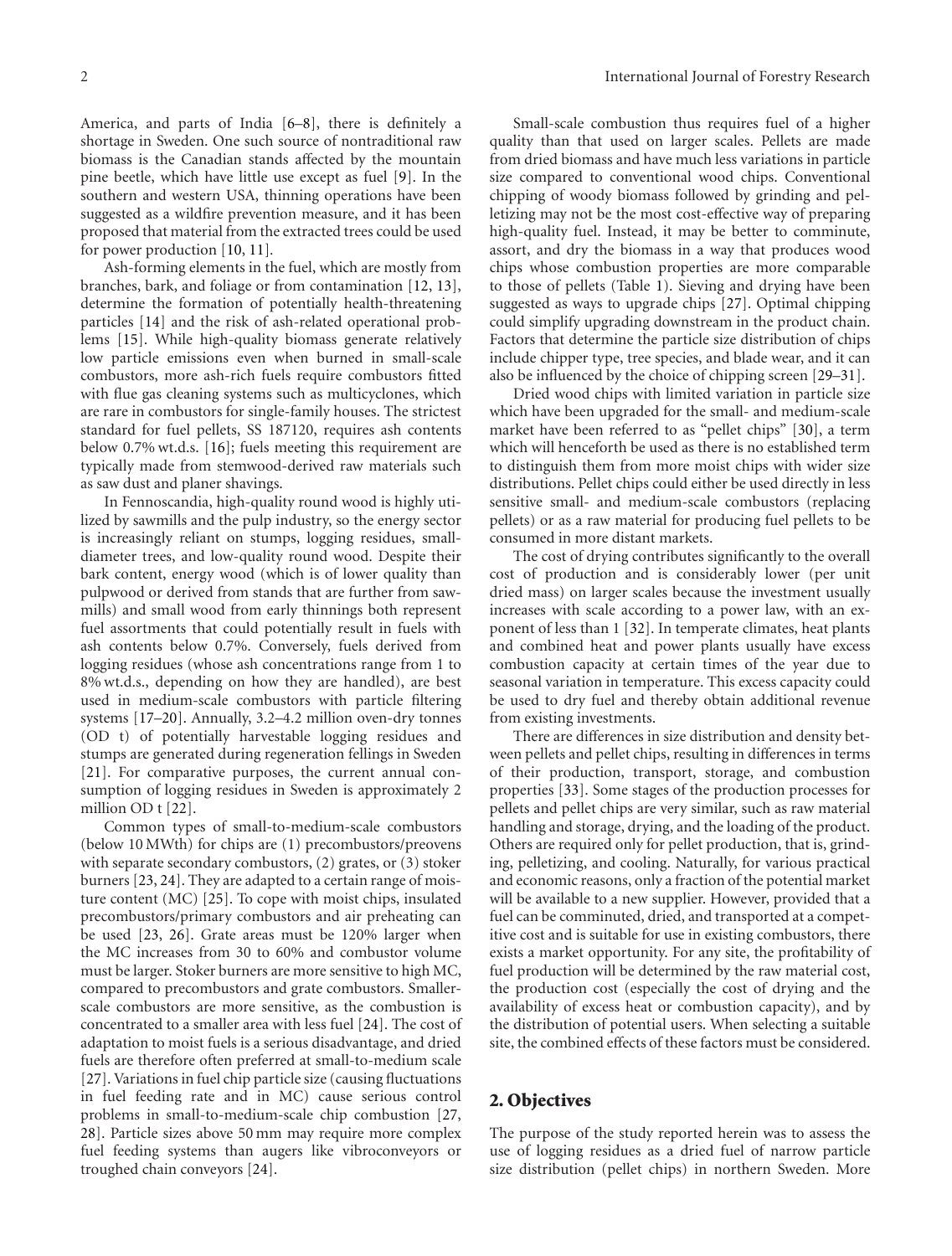Table 1: Properties of pellets and chips according to standard [16] and the Fuel Handbook [55]. MC: moisture content, LHV: lower heating value.

|                                               | Pellets (8 mm)                                                          | Chips                                                                              |  |  |
|-----------------------------------------------|-------------------------------------------------------------------------|------------------------------------------------------------------------------------|--|--|
| Particle size                                 | $\emptyset$ 8 mm ± 0.1 mm, 3.15 mm ≤<br>Length $\leq 40$ mm             | $3.15 \text{ mm} \leq$ Length $\leq 6 \text{ mm}$                                  |  |  |
| Fines                                         | $\leq$ 3 mm, 12% wt                                                     | ≤3.15 mm, 1% wt                                                                    |  |  |
| MC, % wt (as delivered)                       | <10                                                                     | <10                                                                                |  |  |
| Ash content, % wt (dry basis)                 | < 0.7                                                                   | < 0.7                                                                              |  |  |
| Volatile content, *% wt (dry<br>basis)        | 81                                                                      | 84                                                                                 |  |  |
| LHV, MJ $kg^{-1}$ (at 10% MC)                 | 17.0                                                                    | 17.0                                                                               |  |  |
| C                                             | 49.6–53.13                                                              | 49.6–53.13                                                                         |  |  |
| H                                             | $5.8 - 6.2$                                                             | $5.8 - 6.2$                                                                        |  |  |
| $\circ$                                       | $38.1 - 40.8$                                                           | $38.1 - 40.8$                                                                      |  |  |
| N                                             | $0.3 - 0.8$                                                             | $0.3 - 0.8$                                                                        |  |  |
| S                                             | $0.04 - 0.06$                                                           | $0.04 - 0.06$                                                                      |  |  |
| Cl                                            | $0.02 - 0.03$                                                           | $0.02 - 0.03$                                                                      |  |  |
| Bulk density $(t \cdot m^{-3} \text{ solid})$ | $0.550 - 0.700$<br>Assumed in this study: 0.720<br>$(at 5.5\% MC)$ [33] | Not specified by standard, 0.220<br>$(at 26\% MC)$ assumed in this<br>study $[33]$ |  |  |

∗ For wood fuel.

specifically, the objective was to determine how the following factors influence the relative cost-effectiveness of producing pellets and pellet chips:

- (i) the cost of harvesting and transporting forest residues;
- (ii) the nature of the existing energy plants (and their potential for pellet production), their capacity, and production costs;
- (iii) the distance to potential markets (end-users) and transport costs.

### **3. Material and Methods**

*3.1. Study Design.* The study focused on the production of dried fuel from logging residues and the associated supply costs. The influence of the choice of location and the choice of product on economic viability was assessed. Three different locations in Sweden of a hypothetical fuel production facility were considered. It was assumed that the harvested biomass would be chipped at the landing and transported to a central site for further processing, with the chips being dried on site at the production facility. It was further assumed that the chip particle size distribution would be sufficiently homogeneous for the dried chips to be combusted in a reasonable proportion of existing pellet-fueled small- and medium-scale combustors, thus qualifying them as "pellet chips." After drying, the chips were either ground and pelletized before being stored and transported to users or stored directly without further processing. The following alternative locations in the county of Västerbotten, northern Sweden, were compared: (1) Vännäs (a coastal location), (2) Lycksele (in the interior of the region), and (3) Vilhelmina (close to a mountainous region) (Figure 1). The population densities of

the municipalities of Lycksele, Vilhelmina, and Vännäs were 2.2, 0.88, and 16 inhabitants per  $km^2$ , respectively. Vännäs is located in the more densely populated coastal region, 30 km away from the region largest town (Umeå, with a population of 114 000).

Raw material costs were estimated from National Forest Inventory (NFI) data in conjunction with specific information about the three locations. The production costs for pellets and pellet chips were estimated, using data on investments and operating costs from the literature [34] and considering opportunities for integration with existing energy plants at the proposed sites (Sections 3.2–3.8). Potential markets for the fuels produced and costs for transport from the three sites were estimated based on public statistics for the region (Section 3.9).

A sensitivity analysis of the total supply costs was performed in which the following parameters were varied by ±50%: raw material cost, electricity cost/electricity revenues, production cost, and transport costs. Production capacity was varied by  $\pm 15%$ .

*3.2. Plant Sites.* Sites for the hypothetical plants were chosen next to district heating plants at all locations. The Lycksele plant was a combined heat and power plant while those at Vilhelmina and Vännäs were district heating plants only. Due to seasonal variation in demand, some of the plants had excess combustion capacity that was available during some parts of the year and could be used to generate heat for drying biomass fuel (Section 3.4). The Lycksele plant had an unusually high annual excess heat production capacity of 25 GWh because a nearby sawmill supplied by the plant had recently been shut down [35].

The Vilhelmina heat plant had a combustion capacity of 20 MW and delivered 58.5 GWh of heat annually. Its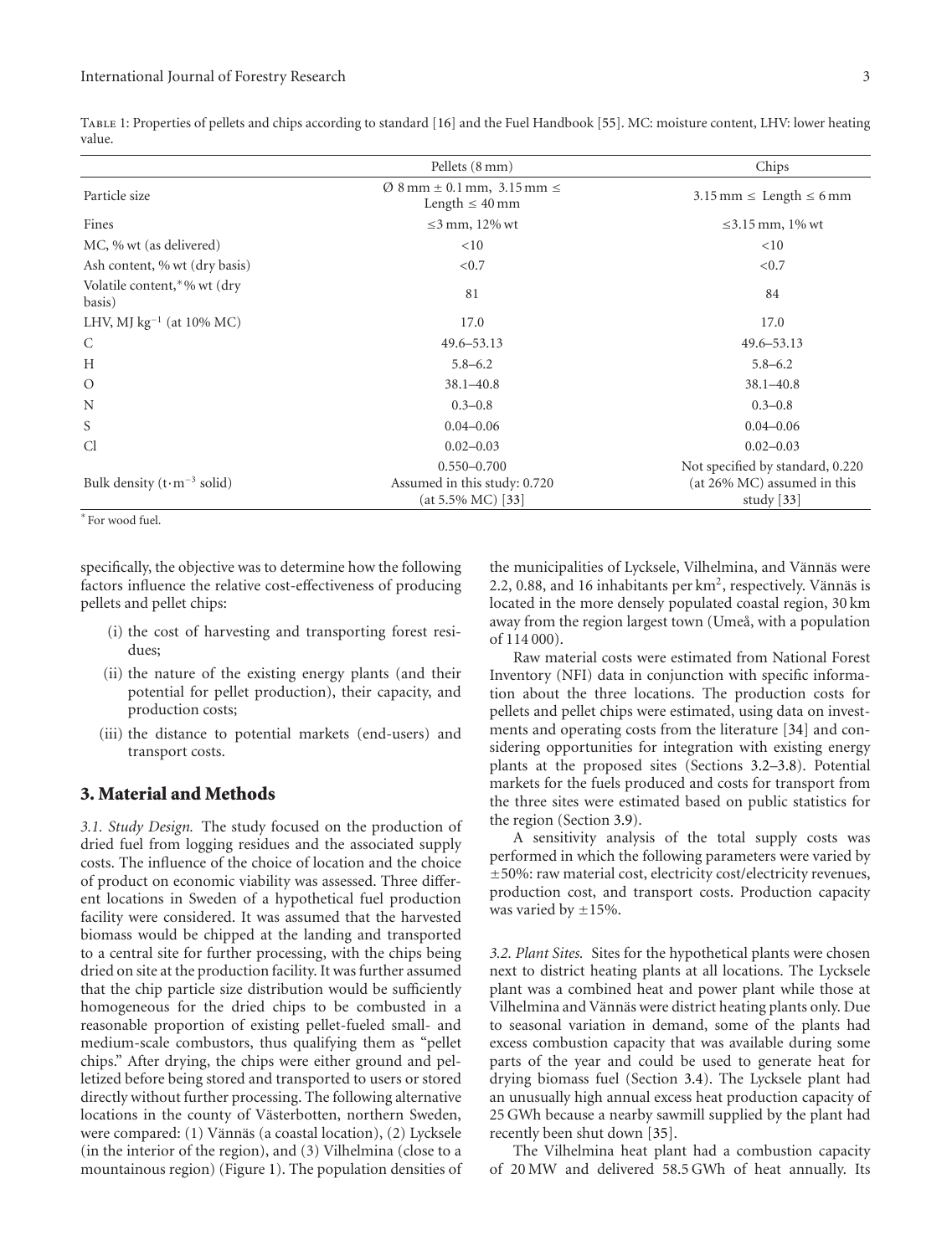

FIGURE 1: Energy balances for the three plant sites—Lycksele (a), Vilhemina (b), and Vännäs (c)—under the current regime (default), for pellet production (1) and for pellet chip production (2).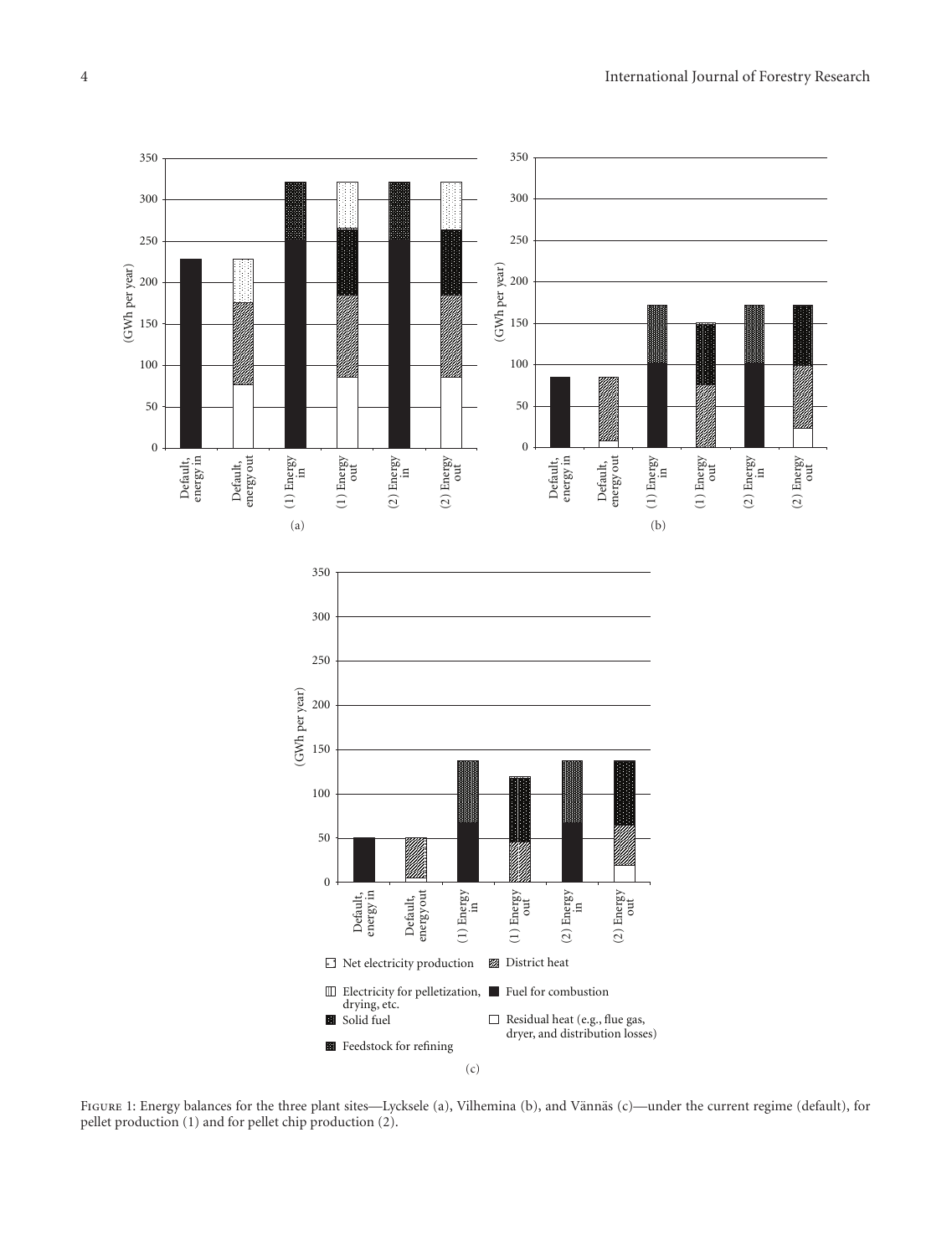| Cost                                                | Parameter used to calculate cost                | Method of calculation $(\$$ OD $t^{-1})$ |
|-----------------------------------------------------|-------------------------------------------------|------------------------------------------|
| Forwarding to roadside, $C_1$                       | Forwarding distance $d_f$ (km)                  | $C_1 = 16.9 + 24.5d_f$                   |
| Chipping at roadside, $C_2$                         |                                                 | $C_2 = 21.7$                             |
| Hauling to plant, $C_3$                             | Hauling distance $d_t$ (km)                     | $C_3 = 3.26 + 0.217d_t$                  |
| Administrative costs, $C_4$                         |                                                 | $C_4 = 9.61$                             |
| Reimbursement to land owners, $C_5$                 |                                                 | $C_5 = 22.5$                             |
| Allocation costs for forwarders and chippers, $C_6$ | Number of machine allocations $(n_a OD t^{-1})$ | $C_6 = 327$ n <sub>a</sub>               |

Table 2: Methods for calculating the marginal costs for extraction and delivery of logging residues for the plant sites.

primary fuels were bark (37.2 GWh), shavings (28.7 GWh), and stemwood chips (7.0 GWh). Flue gas condensation was used at the plant.

The Vännäs plant had a 6 MW boiler from which an additional 1–1.5 MW was recovered through flue gas condensation. A 3 MW boiler was used during the summer when heat demand was low. Various biomass fuels were used, including bark (33 GWh), stemwood chips (4.5 GWh), logging residues (0.5 GWh), and demolition wood. The maximum combined heat output of the plant boilers was insufficient to meet local demand when outdoor temperatures fell to −13◦C or below. In such cases, the shortfall was made up using oil or electric heaters, with capacities of 2.9 GWh and 1.1 GWh, respectively [4, 36]. The town of Umeå provided a considerable local market for biomass fuels.

*3.3. Raw Material Supply.* Available amounts of raw material and fuel (logging residues) in the vicinity of the plants and the cost for extracting and transporting them to each plant were estimated using data from the NFI, according to a previously described procedure [21]. The NFI sample plots around each plant were used to estimate the age, growing rates, and distribution among biocomponents of the trees and to forecast the areas due to regeneration fellings according to present practice. The amounts of logging residues that could accordingly be expected were calculated (nature protection areas, wet areas, waterlines, and slopes with inclinations above 19.6◦ were not included, and from the remaining productive forest land, 40% of the logging residues were assumed to be left on the ground for practical reasons). It was further assumed that the raw material costs were dictated by the costs of extracting and transporting logging residues in the vicinity of the plants. The marginal cost *C* (\$ OD t−1) for the harvesting, processing, and transport of the logging residues was estimated as  $C = C_1 +$  $C_2 + C_3 + C_4 + C_5 + C_6$  with  $C_1$  to  $C_6$  being the respective costs for forwarding to roadside, chipping at roadside, hauling the comminuted material to the plant, administrative costs, reimbursement to land owners, and allocation costs for forwarders and chippers (Table 2).  $C_1$  to  $C_6$  were calculated for the NFI plots in the vicinity of each plant site according to the previously described procedure [21]. The hauling distances  $d_t$  were calculated as the shortest distance from the plot to the plant site, multiplied by a winding factor of 1.3.

*3.4. Drying and Refining.* For all three plants, it was assumed that excess combustion capacity could be used when available

and that the only additional expense incurred by the plant was the cost of the extra raw material required to generate the heat needed for drying. The heat demand (see Section 3.2) was assumed to have a seasonal distribution according to a generic duration curve, as detailed data on duration were not available [37]. This results in an uncertainty in the time available for drying, and thus of the required drying power and the investment needed in drying equipment. At Lycksele, it was assumed that the increased combustion needed to generate heat for the dryer in seasons when the plant was not operating at capacity was also used to increase electricity production. The amount of additional electricity produced was estimated from the temperature and pressure of the steam (87.9 bar above atmospheric pressure and 504◦C, resp.). It was further assumed that at the Lycksele site, heat for the dryer was obtained by extracting steam from the turbine at the two pressures 1.9 bar total pressure and 0.4 bar and mixing them to obtain a temperature of 110◦C. For all three plants, an annual solid fuel production of 15 000 OD t was assumed. As the same raw material was used, the differences between the fuels which are relevant to this study concern particle size and bulk density (Table 1).

The chosen drying device was a bed dryer, for which a drying temperature of 95◦C would be sufficient. The MC of the raw material was assumed to be 50% wt and that of the dried material was assumed to be 10% wt. The operating parameters for the process were assumed to be the same as those for a low-temperature drying process used in a pellet plant at Grums, Sweden. The amount of heat required for drying was 1.67 times the drying enthalpy of the moisture evaporated [38]. Due to the relatively small scale of the hypothetical setup, recovery of the latent heat in the steam was not considered. The production options for the sites were summarized in Table 3.

*3.5. Prices.* The price of electricity was set at the average value for 2009 on the Nordpool spot market (51.3 \$ MWh−1) and was converted into USD using the 2009 exchange rate of 7.65 SEK USD−<sup>1</sup> [39, 40]. The Lycksele plant received public support for producing green electricity, yielding an income of USD 38.3 MWh<sup>-1</sup> [41]. As the cost data in [34] were in 2004 Euros, they were converted into SEK at a rate of 9.13 SEK  $\epsilon^{-1}$  and then converted into today prices using the official consumer price index [40, 42].

*3.6. Financial Assumptions.* When calculating capital costs, an interest rate of 7% and a depreciation time of 15 years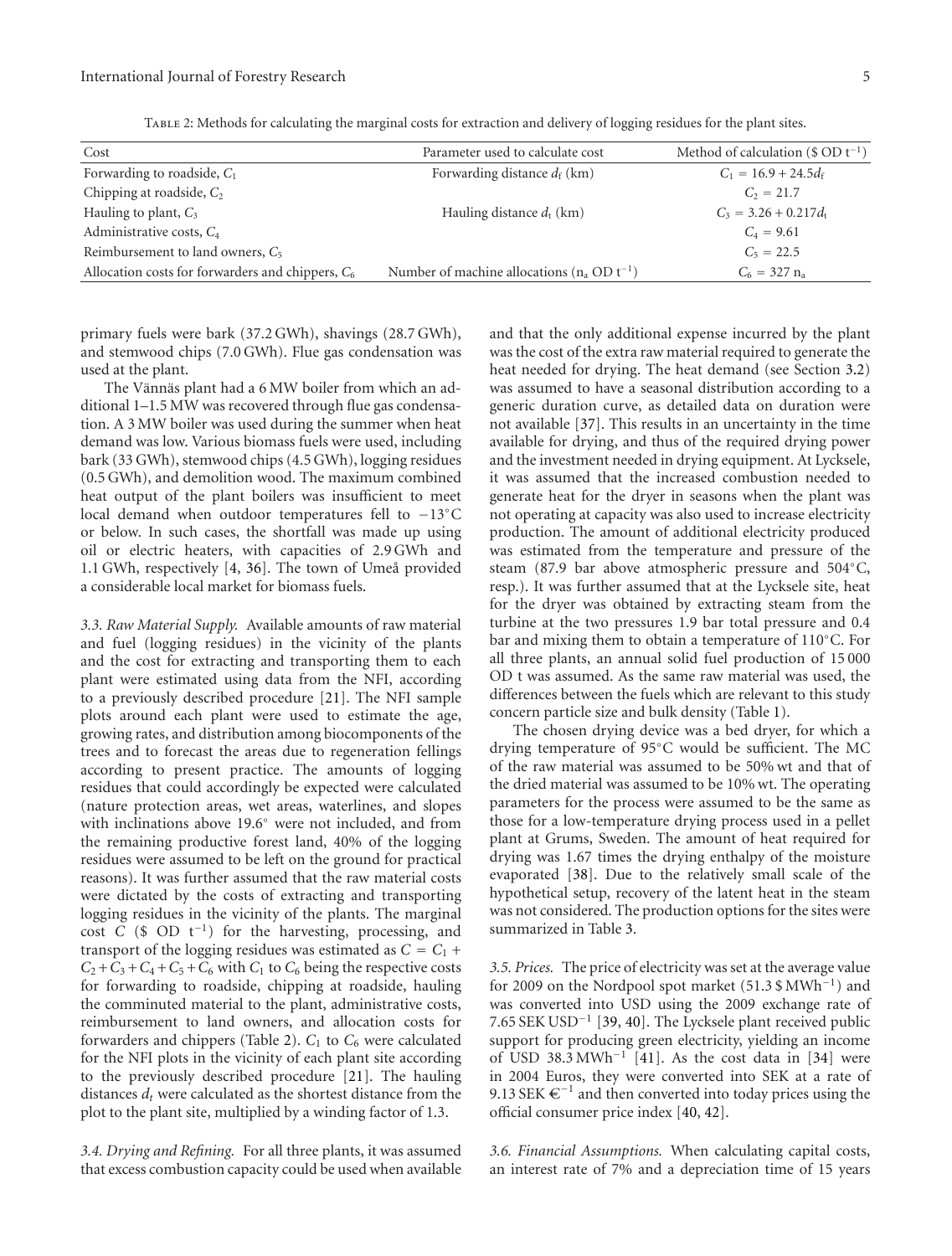Lycksele Vilhelmina <sup>Vannäs</sup> Default Pellet Pellet chips Default Pellet Pellet chips Default Pellet Pellet chips Heat delivered (GWh year−1) 99.4 99.4 99.4 58.5 58.5 58.5 39.0 39.0 39.0 Electricity production (GWh year<sup>-1</sup>) 52.5 — — 0 0 0 0 0 0 0

Fuel and heating water consumption (GWh year<sup>-1</sup>) 227.6 — — 75.1 — — 42.2

Table 3: Overview of current heat and electricity production for the three sites and the three production options: default (no dried fuel produced), pellet production (10% MC), and pellet chip production (15% MC).

were assumed, resulting in an annuity factor of 0.110. As a rough estimate, fixed operating and management costs were assumed to be 2% of the total value of the investment annually.

*3.7. Investments.* The major investment required to produce pellet chips is a dryer. Fuel pellet production requires a dryer and also a grinder and a pelletizer with a cooler. The costs of these investments were assigned by scaling the values reported in the data sources by a factor of 0.7 (Table 4).

Investment costs were estimated on the basis of data for a bed dryer installed at Gruvön [38] and a preceding study on pellet production [34]. For all three heating plants, it was assumed that the existing combustion capacity was sufficient for fuel drying and that no additional investment was needed. However, the sites had different drying capacities. Indirect costs (notably, for the construction of buildings for fuel handling and storage) were assumed to amount to 37% of the costs for the dryer, grinder, and pelletizing equipment [34]. It was further assumed that the dried fuel could be stored in sufficient quantities for continuous operation of the grinding, pelletizing, and cooling equipment and that little excess capacity was needed for either of these items.

*3.8. Costs of Operations, Management, and Electricity.* The fixed operating and management costs were assumed to be 10% of the value of the investment for the hammer mills and pelletizing equipment due to high wear, and 2% of the investment for the other equipment [32, 34]. The variable operating and management costs for raw material handling, operating the chippers and dryers, and handling and packaging the finished fuel were set to 8.10 \$ OD t−1.The electricity consumption for grinding and pelletizing was set to 92 kWh  $t^{-1}$ of pellets [34]. For the bed dryer, an electricity consumption of 37.8 kWh kg−<sup>1</sup> of moisture evaporated was assumed [38].

*3.9. Transport Costs.* To compare the distances over which the finished fuel would have to be transported to customers for the three sites, the geographical distributions of the relevant regional markets were estimated. Three market segments were considered: (1) small- and medium-scale district-heating plants using pellets or briquettes; (2) public buildings using heating oil; (3) other users of heating oil (excluding industrial, agricultural, forestry, and residential uses). For segments (2) and (3), it was assumed that the oil was primarily used for space heating and that there were no technical obstacles to replacing the oil burners with pellet burners. Residential uses were not considered because the bark and foliage contents of logging residues would be likely to cause dust problems on that scale.

Transport distances to small- and medium-scale district heating plants within a radius of 250 km from each site were computed on a digital map [43]. The cumulative transport distances were estimated independently for each of the sites. It was assumed that 50% of the pellets/briquettes combusted in each district heating plant could be supplied by a single site and that 10% of the oil consumed by segments (2) and (3) could be converted to biomass combustion using fuel supplied by the same site. The consumption data used were for 2009 [44].

It was assumed that pellets would be transported using dedicated bulk transport trucks with a maximum payload of 37.5 t (10% MC). For pellet chip transport, general-purpose bulk trucks with a volume of  $135 \text{ m}^3$  were assumed. The bulk densities of pellets and pellet chips were assumed to be 0.33 t m−<sup>3</sup> for fresh pellet chips (50% MC), 0.19 t m−3for dried pellet chips (15% MC), and  $0.68$  t m<sup>-3</sup> for pellets (at 10% MC) [33]. Consequently, the transport cost for pellets was 65% of the production cost for pellet chips. Differences in costs for different types of trucks were not considered. The transport cost  $($t^{-1}km^{-1})$  for dried pellet chips was assumed to be identical to the previously discussed raw material transport cost, with the difference that exact data on the road distance were available, making the use of a winding factor unnecessary.

#### **4. Results**

*4.1. Raw Material Supply.* For each of the three plant sites, the total amounts of logging residues required to produce 15 000 OD t of either fuel pellets or pellet chips were calculated (Table 5).

*4.2. Production Processes.* At all three sites, it was assumed that additional logging residues would be combusted in the existing heating plants to generate heat for drying (Figure 1). Some of this energy was stored, in that it increased the heating value of the solid fuel produced for sale. In the case of Lycksele, some of this heat was also used to increase the plant net electricity production (by about 6% with pelletization and 8% without). The rest of the energy from the additional combustion was lost as low-temperature heat, either from the dryer or from the smokestack of the heating plant.

*4.3. Costs for Production and Transport to Users.* The transport costs from the Vilhelmina plant were significantly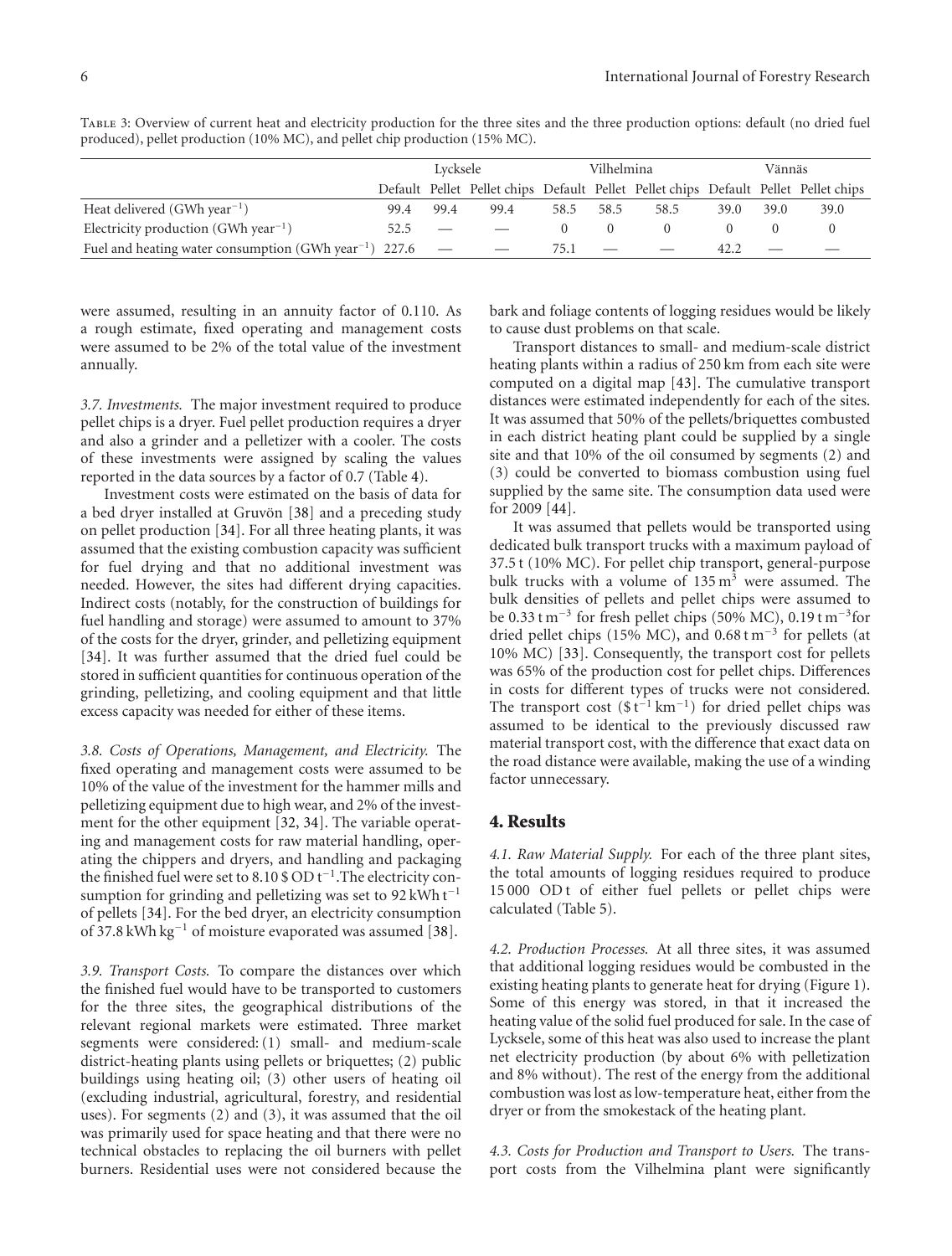|                                                   | Lycksele |              | Vilhelmina |              | Vännäs |              |
|---------------------------------------------------|----------|--------------|------------|--------------|--------|--------------|
|                                                   | Pellet   | Pellet chips | Pellet     | Pellet chips | Pellet | Pellet chips |
| Dryer                                             |          |              |            |              |        |              |
| Reference cost (million US\$)                     | 2.35     | 2.35         | 2.35       | 2.35         | 2.35   | 2.35         |
| Reference steam capacity (t $h^{-1}$ )            | 8.72     | 8.72         | 8.72       | 8.72         | 8.72   | 8.72         |
| Steam capacity (t $h^{-1}$ )                      | 2.67     | 2.67         | 3.09       | 3.09         | 5.22   | 5.22         |
| Investment (million US\$)                         | 1.03     | 1.03         | 1.14       | 1.14         | 1.01   | 1.01         |
| Hammer mill                                       |          |              |            |              |        |              |
| Reference cost (million US\$)                     | 0.079    | 0.079        | 0.079      | 0.079        | 0.079  | 0.079        |
| Reference capacity $(1000$ t year <sup>-1</sup> ) | 3.00     | 3.00         | 3.00       | 3.00         | 3.00   | 3.00         |
| Capacity (t year <sup>-1</sup> )                  | 2.14     | 0.00         | 2.14       | 0.00         | 2.14   | 0.00         |
| Investment (million US\$)                         | 0.06     | 0.00         | 0.06       | 0.00         | 0.06   | 0.00         |
| Pelletizing, cooling equipment                    |          |              |            |              |        |              |
| Reference cost, million US\$                      | 0.76     | 0.76         | 0.76       | 0.76         | 0.76   | 0.76         |
| Reference capacity $(th^{-1})$                    | 9.00     | 9.00         | 9.00       | 9.00         | 9.00   | 9.00         |
| Capacity $(th^{-1})$                              | 2.14     | 0.00         | 2.14       | 0.00         | 2.14   | 0.00         |
| Investment (million US\$)                         | 0.28     | 0.00         | 0.28       | 0.00         | 0.28   | 0.00         |
| Investments, process equipment (million US\$)     | 1.37     | 1.03         | 1.14       | 0.79         | 1.35   | 1.01         |
| Indirect costs (37%)                              | 0.51     | 0.38         | 0.42       | 0.29         | 0.50   | 0.37         |
| Total costs (million US\$)                        | 1.87     | 1.41         | 1.56       | 1.09         | 1.85   | 1.38         |

TABLE 4: Required investments for each of the three plants.

Table 5: Amount of logging residues required, average hauling distance (km), and average cost for logging residue provision (\$OD t−1) for the production of 15 000 OD t of either fuel pellets or pellet chips.

| Plant site | Total amount of logging residues (OD t $yr^{-1}$ ) | Average hauling distance (km) | Resulting average cost (\$OD $t^{-1}$ ) |
|------------|----------------------------------------------------|-------------------------------|-----------------------------------------|
| Lycksele   | 44 000                                             |                               | 100                                     |
| Vilhelmina | 20 000                                             |                               | 98.6                                    |
| Vännäs     | 20 000                                             |                               | 93.7                                    |
|            |                                                    |                               |                                         |

higher than those for the other two sites (Figure 2). The presence of a substantial market in close proximity to Vännäs resulted in a low initial transport cost for this site, although the difference compared to Lycksele was smaller for higher production capacities.

Production costs were the highest at the Vännäs site (Figure 2). This was primarily due to the relatively low capacity of its existing heat plant, which would mean that drying heat could only be produced during a shorter part of the year compared to the other sites. Consequently, handling the quantity of logging residues considered in this study would necessitate a relatively large drying capacity, resulting in higher costs. At Lycksele, the increased electricity production improved the profitability of the operation. It was relatively expensive to extract and transport raw material to the Vilhelmina plant because it is in a region that has a low average temperature and therefore has a comparatively low productivity per hectare.

The cost of transporting fuel to consumers from Vilhelmina was considerably greater than the average, while that for Vännäs was considerably lower than the average. For all three sites, the difference between the total costs for pellets and pellet chips were small. The only site at which pellets were the most profitable option was Vilhelmina. However, the relative influence of the various costs differed from site to site, with transport costs generally having a greater impact for pellet chips.

*4.4. Sensitivity Analysis.* It was apparent that the total cost was most sensitive to the raw material cost (Figure 3), with the production cost being less important. The raw material costs could be reduced in various ways, for example, by adopting improved technologies for early thinning, handling of logging residues, and stump extraction. The raw material cost would increase if stem wood was used, although this could potentially yield a more valuable final product.

The production costs were quite sensitive to the financial assumptions A lower rate of interest, for example, 5%, and a longer depreciation time, for example, 25 years rather than 15, would reduce capital costs by 35.4%, reducing the production cost by 18 to 20%. Such a low interest rate may be relevant for public policy considerations. Conversely, investments by private companies may require interest rates well over the assumed 7%.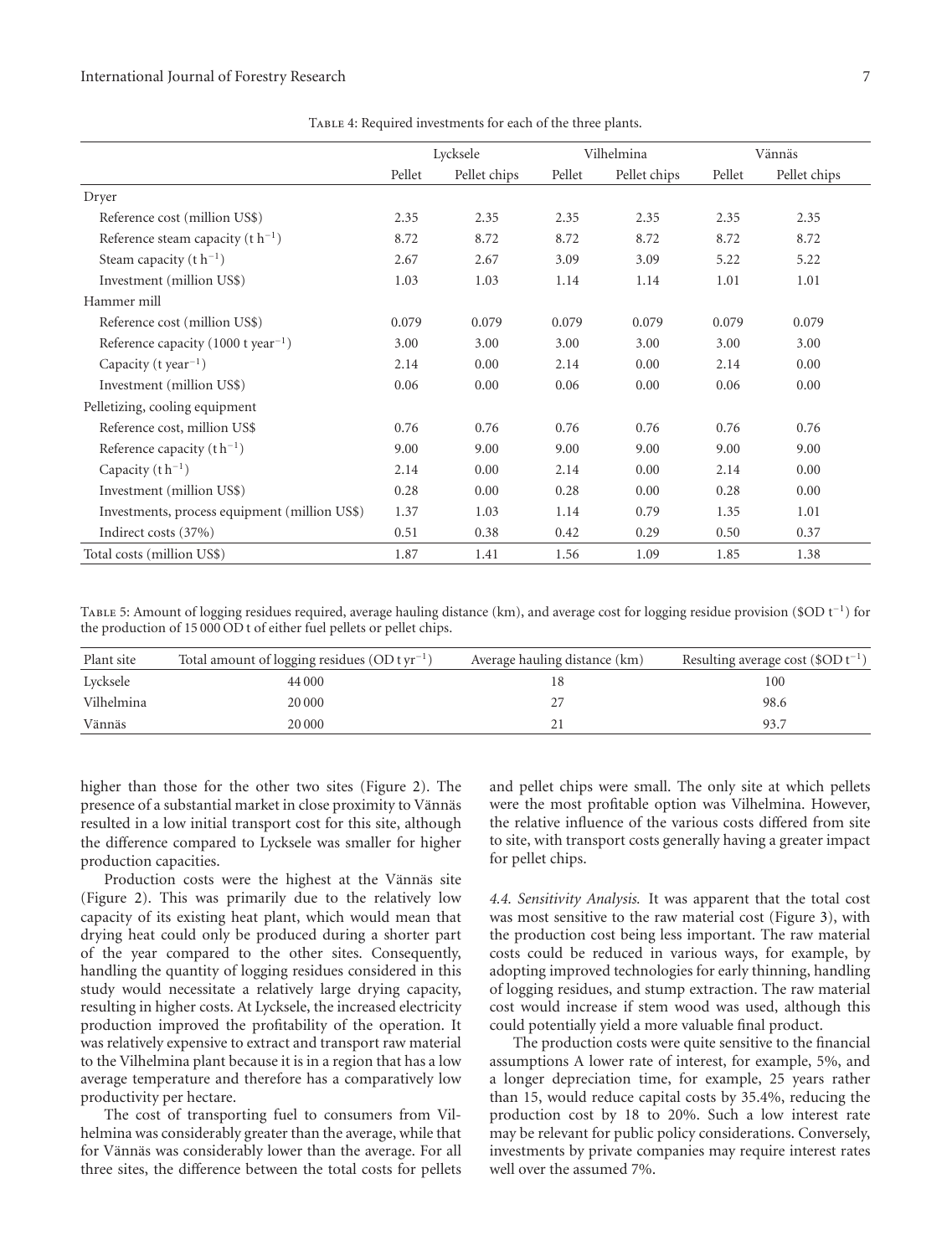

FIGURE 2: Supply costs for pellets (left) and pellet chips (right) when produced at (1) Lycksele, (2) Vilhelmina, and (3) Vännäs. Each plant was assumed to have a capacity of 15 000 oven-dry tonnes (OD t), with logging residues used as the raw material.

## **5. Discussion**

Pellet chip production would only be economically viable if their market price exceeded their total production and transport costs of 140–185 \$ OD t−<sup>1</sup> (26.7–35.2 \$ MWh−1). For comparative purposes, the price for pellets used in mediumscale heat plants is around  $216 \$ \text{OD} \, \text{t}^{-1}$  (41.3 \$ MWh<sup>-1</sup>) [45]. It should be noted that the estimates discussed in this paper cover the costs of all operations from harvesting to delivery, with no analysis of how any profit would be distributed among different actors (such as the forestry, transport, and energy companies involved).

*5.1. Harvesting and Transport of Raw Material.* In this work, chipped logging residues were used both as a fuel for heat and power generation and as a raw material for manufacturing pellets and pellet chips. The supply cost of chipped logging residues proved to be the most important component in the production cost of pellets and pellet chips. It is known from the literature that the costs of procuring raw materials significantly affect the profitability of production [34]. Raw materials with lower bark and needle contents are likely to be more expensive than logging residues. For example, the reported price of chipped energy wood at the roadside was  $98$  \$ t<sup>-1</sup>, compared to  $85$  \$ t<sup>-1</sup> for chipped logging residues [46]. On the other hand, if a product with lower ash concentrations is produced, the market price of refined fuel for the small-scale market is considerably higher than the prices offered by operators of district heating plants (the price offered for pellets by small-scale residential users was about 280–390 \$ OD t<sup>-1</sup> in 2009) [45, 47]. Identifying the

most profitable process therefore necessitates a compromise. Cheaper raw materials such as whole trees, tree sections, and logging residues tend to be more ash-rich and yield a lowervalue product, while more expensive raw materials with less bark and foliage yield high-value products.

There is great potential for increasing the cost-effectiveness of the harvesting and forwarding of logging residues, stumps, and wood from precommercial thinnings, since the technologies used at present are far from mature. Another possibility would be to reduce the amounts of needles, leaves, and bark in cheaper wood assortments, for example, through storage before chipping or mechanical separation before or after chipping. Several methods have been demonstrated for removing foliage, including separation using screens [48, 49] and aerodynamic methods [50].

*5.2. Plant Capacity, Plant Location, and Production Cost.* The production cost (excluding raw material and transport costs) for pellet chips was 8.4 to 10.1% lower than that for pellets. This was primarily due to lower capital costs, lower maintenance costs for high-wear equipment (pellet chip production does not require grinding and pelletizing equipment), and lower electricity consumption. The total cost for producing and transporting pellet chips was slightly lower than that for pellets at all sites other than Vilhelmina, which is relatively distant from its markets. It was observed that for lower production capacities and shorter average transport distances (the Lycksele and Vännäs cases), the reduced production cost of pellet chips was more important than their higher road transport costs compared to pellets. For higher production capacities and longer average transport distance (the Vilhelmina case), transport costs became more important, making pellets more competitive.

Drying is the most important plant operation in terms of production costs because it requires large amounts of heat and electricity. Recovering heat from the dryer by condensing the steam could potentially make the process more economical, especially on larger scales. Another way to reduce the heat load would be to allow the biomass to drying during storage. This could be done before comminution, after coarse comminution (e.g., chunking), which result in good storage properties [51–53] or after chipping. The use of low-temperature drying systems [54] could conceivably also reduce drying costs and make small-scale production more economical, reducing average transport distances. If drying could be conducted in modified cargo containers, handling costs would be minimized, reducing operational costs. Drying at small-scale district heating plants, as suggested by Yrjölä [27], would also reduce costs as no central drying location would be needed. However, more information is needed on the costs of drying systems of the type studied by Yrjölä. More detailed information will be required to accurately assess the scope for integrating fuel drying into existing district heating plants. Important factors include the plant annual excess heating capacity, the length of time during which this excess heat is available, and the existing infrastructure for processes such as fuel handling. The nature of the plant local markets also has a significant impact.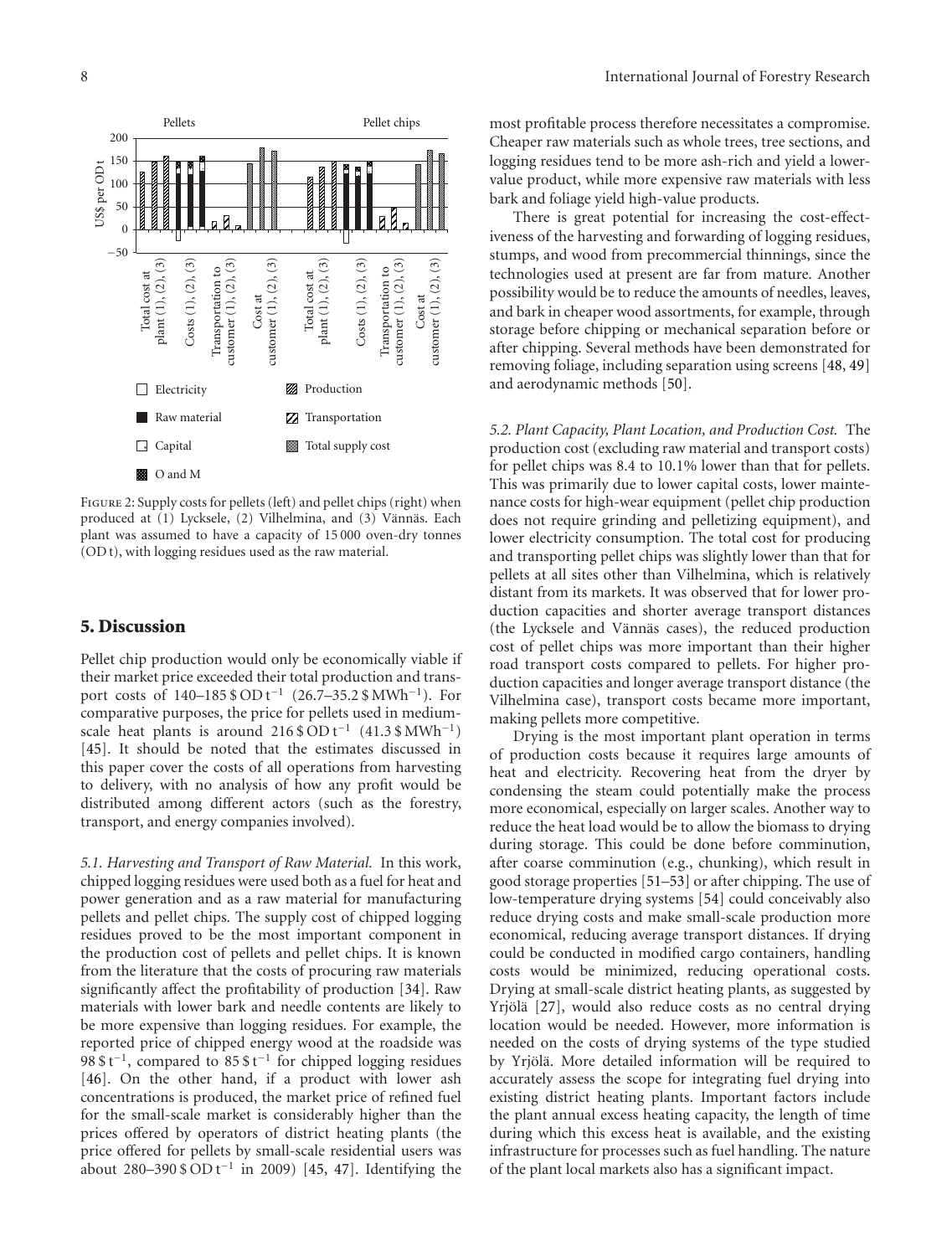

FIGURE 3: Results of the sensitivity analysis for the three plant sites—Lycksele (a), Vilhelmina (b), and Vännäs (c)—for pellet production (1) and pellet chip production (2). The following parameters were varied: raw material cost, electricity cost/electricity revenues, production cost, transport costs and product price ( $\pm 50\%$ ), and productive capacity ( $\pm 15\%$ ).

It is important to exploit existing combustion capacity rather than having to invest in new combustors. When existing generating capacity is available, the use of drying heat for electricity generation greatly reduces net production costs. Increasing the annual utilization time for the drying equipment reduces the investment needed for a given amount of dried material. If less heat is needed for drying, the utilization time for the dryer can be increased for a given duration curve, further reducing the dimensions of the dryer.

The heat load would also be reduced if slightly higher MC in the product could be accepted. Drying to 15% MC (below fiber saturation and sufficient to prevent the deterioration of the pellet chips by biological processes [55]) would reduce the need for drying heat by about 7% and would thus reduce the quantity of fuel consumed by the plant. This would make it possible to use a smaller dryer and less heat, which would reduce production costs and also increase the dryer annual utilization time. For Vilhelmina and Vännäs, the net effect of producing a fuel with a 15% MC would be to reduce production costs by 2–3% relative to those incurred at 10% MC (25.9–26.2 \$ MWh−<sup>1</sup> rather than 26.2–26.6 \$ MWh−1).

However, at Lycksele, the reduced demand for drying heat would reduce the amount of electricity generated, with the net result that increasing the MC of the fuel would not be profitable. For the other two sites, increasing the MC of the fuel would increase the number of potential locations for

the dryer because smaller dryers can be operated with smaller sources of excess heat. An MC of 15% can be achieved with a simpler drying process and a cooler heat source compared to those required for an MC of 10%. These factors could increase the cost savings for producing fuel with an MC of 15% well beyond the 2–4% mentioned above. If a sufficient number of users have some drying capacity, or if small-scale flue gas condensation equipments were to become widely available at low cost, this result could be further improved.

While the economic yields of pellet production and pellet chip production are similar, an important difference is that dispensing with grinding and pelletization reduces the minimum investment required by 25 to 35%, if the assumptions made in this work hold. Provided that a market exists, risk-averse producers (who are likely to demand rates of return on invested capital that are substantially greater than 7%) may therefore find it preferable to manufacture pellet chips rather than pellets. The simpler production process for pellet chips would also reduce the risk of the enterprise and the amount of specialized know-how needed for production.

*5.3. End Market and Product Transport.* For the production scale considered in this study, the different transport properties of pellets and pellet chips were of limited importance.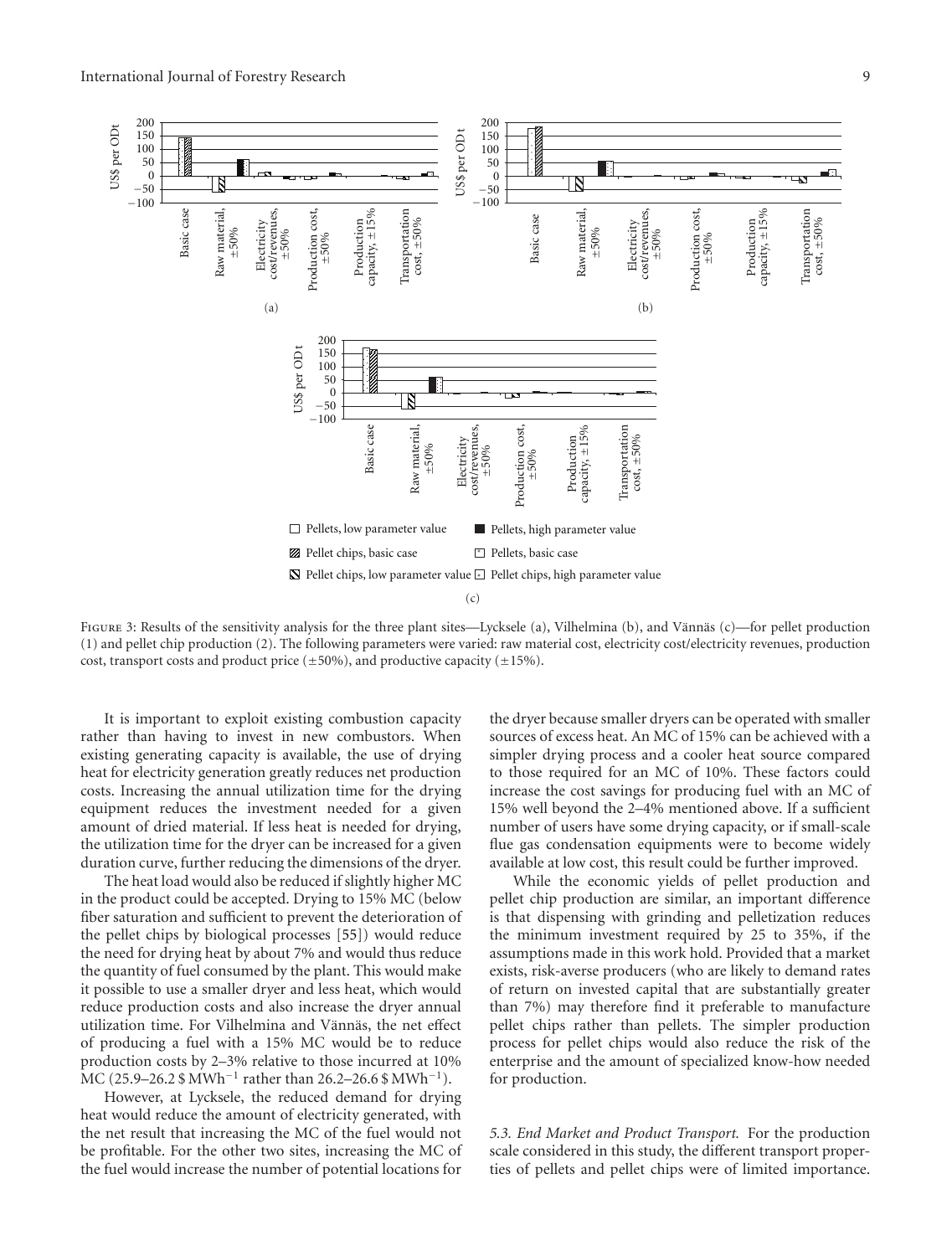There were two reasons for this. First, the transport cost was only 12.6–25.4% of the total cost for the delivered product. Second, limitations on the maximum weight of the trucks payloads mean that the higher bulk density of pellets cannot be fully exploited. Under the assumed conditions, the lower production costs for pellet chips compensated for this difference. One option that was not considered is increasing the bulk density of chips through compression. It has been reported that applying a pressure of 0.3 MPa to green pine chips increased their density to 0.280 OD t m−3, which is about 40% higher than that without compression [56].

Only transportation by road was considered in this work. However, once the cargo has been loaded, rail transport is cheaper than road by a factor of 16 per t and km. For instance, at a loading cost of 4.3–5.7 \$ t−1, the road transport cost considered in this work would make reloading worthwhile for distances above a few tens of km. Sea transportation has even lower marginal costs [57]. Thus, by using rail and sea transport, the range of markets available for a given location could be expanded significantly.

It was assumed that pellet chips could be fed into and burned in a significant proportion of existing medium- and small-scale combustors without modification or with only very slight modification. In cases where pellet chips could be sold to the small-scale market as well as the mediumscale market (which cannot be taken for granted, as smallscale equipment is more sensitive to fluctuations in feeding rate and operated by nonprofessionals) production could be more profitable. Better control technology may make the equipment less sensitive to fluctuations [28].

For pellet chips to be competitive with pellets, they would probably have to be significantly less expensive to buy. Lower cost of pellet chips compared to pellets would also be necessary to motivate consumers to convert existing oil- or electricity-based heating systems to use dried biomass fuels. Reducing the prices of pellet chips relative to pellets would make their production less profitable than the market price for pellets would suggest. The influence of price on demand was not considered in this work. It will be necessary to study the feeding and combustion properties of pellet chips in different types of equipment to identify any modifications needed to cope with the differences in fuel properties. Equipment manufacturers would have an important role to play in any such work. It will also be important to examine how demand is affected by fuel price and the different properties of pellet chips compared to pellets in order to accurately estimate the market price of the refined fuel. The increased market size accessible via sea and rail transportation should also be investigated, focusing on communities such as those along the interior railways in northern Sweden.

# **6. Conclusions**

The supply costs (including raw material and transport costs) for producing 15 000 OD t of either wood pellets or small dried wood chips (pellet chips) annually have been estimated for three sites in Northern Sweden. The estimated cost of pellet production is 144–176 \$ OD t<sup>-1</sup> (27.4–33.5 \$ MWh<sup>-1</sup>)

while that of pellet chips is  $143-173$  \$ OD t<sup>-1</sup> (27.2– 33.0 \$ MWh−1). Assuming that the products can be sold at a price of  $216$  \$ OD t<sup>-1</sup> (41.3 \$ MWh<sup>-1</sup>, the current price for refined fuels used in heating plants in northern Sweden [46]) pellet chip production should be economically viable under the circumstances considered. For plants with low production capacities, pellet chips are expected to be more economical than pellets because their reduced production costs outweigh their greater road transport costs. The opposite is true for sites with greater productive capacities that are more distant from their markets. The capital costs for pellet chips were 17–27% lower than those for pellets, making pellet chip production more attractive to risk-averse producers.

The estimated costs for harvesting, forwarding, chipping, and transporting logging residues (including the cost of the additional fuel burned in the energy plant) were 114– 122 \$ OD t−<sup>1</sup> of fuel produced, making the raw material cost the most important component of the total cost of production and transportation. Raw material costs could be substantially reduced by developing improved methods for thinning and stump harvesting operations.

If the practical issues can be solved, it would be far more profitable to produce fuel for small-scale residential heating, which is much more expensive than that for mediumscale applications (the price of small-scale fuel is 390– 410 \$ OD t−1, compared to about 240 \$ OD t−<sup>1</sup> for mediumscale). This is true even though the raw materials for smallscale fuel production (which include e.g., wood from early thinnings) are more expensive because of the need for low particle emissions. Cost-effective processes for foliage and bark separation could make it possible to cater to this market using cheaper raw materials (e.g., logging residues from regeneration fellings).

Improved methods for compacting and transporting chips could shift this market niche towards larger production capacities. Further development of small-scale low-temperature drying techniques would reduce the optimum process capacity, improving the competitiveness of pellet chips. To quantify the size of the market for pellet chips, it will be necessary to study the feeding and combustion properties of equipment designed for use with pellets and to determine how they would have to be modified for use with pellet chips. In particular, it will probably be necessary to increase their fuel feeding volume flows to compensate for the lower bulk density of pellet chips.

The feasibility of integrating fuel drying with existing combined heat and power plants and small-scale district heating plants should be studied in more detail, focusing on the specific circumstances at individual plants and sites. Important factors include the length of time during which excess heat is available, the properties of the steam generated, the potential drying capacity, and the availability of suitable raw material (energy wood from early thinning in particular). Storage of raw materials prior to comminution and drying should be investigated as a means of reducing their MC and the abundance of alkali-rich needles and leaves. Finally, it will be important to identify every heat source that could be used for fuel drying at a given site; even less intense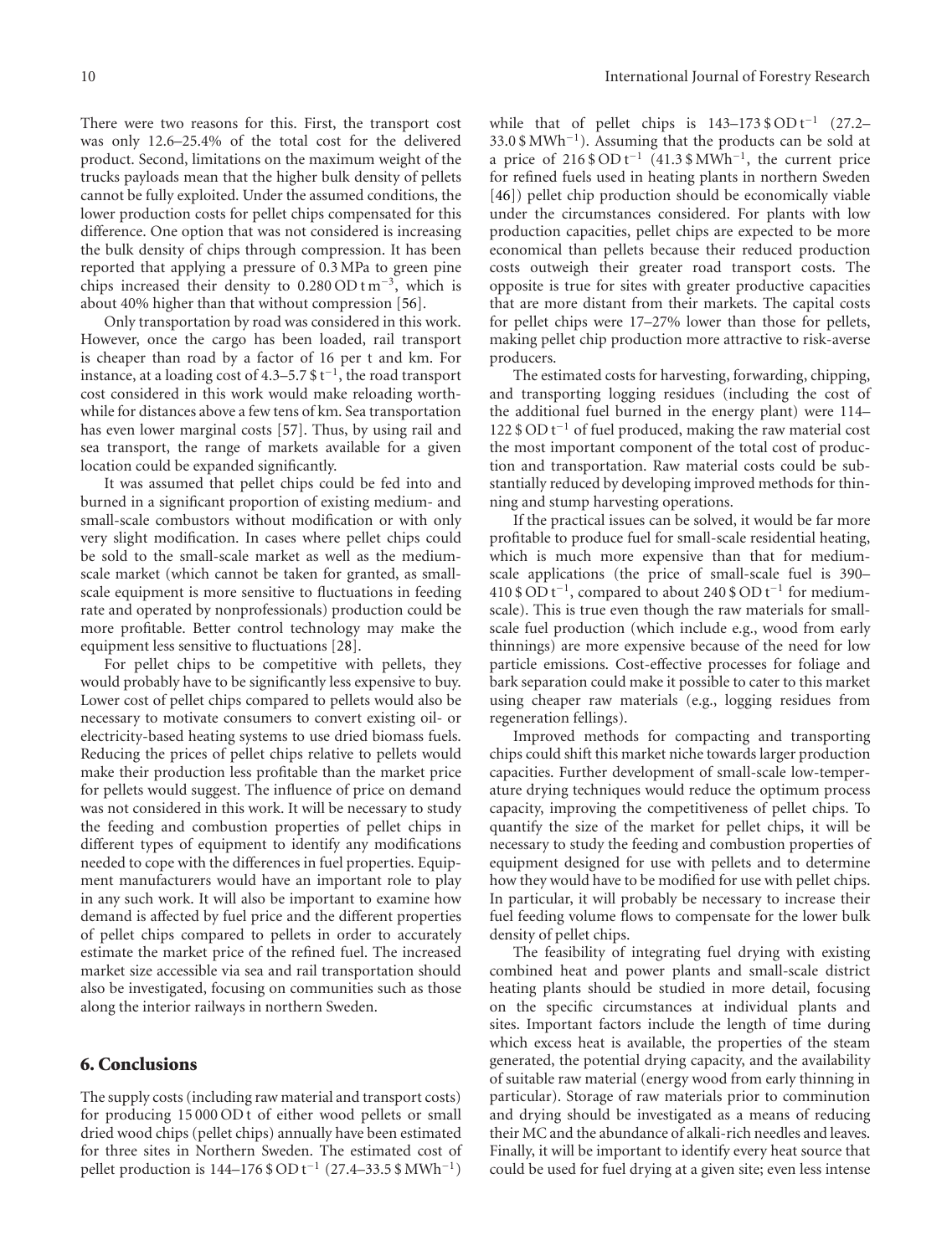heat sources could potentially be used in low-temperature drying systems of the type described by Nordhagen [56].

#### **Acknowledgment**

Financial support by Kempestiftelsen is gratefully acknowledged.

#### **References**

- [1] J. Heinimö and M. Junginger, "Production and trading of biomass for energy—an overview of the global status," *Biomass & Bioenergy*, vol. 33, no. 9, pp. 1310–1320, 2009.
- [2] M. Peksa-Blanchard, P. Dolzan, A. Grassi et al., "Global wood pellet markets and industry: policy drivers, market status and raw material potential," IEA Bioenergy Task 40, 2007.
- [3] Pelletsindustrierna (Organization of Swedish pellet producers), 2010, http://www.pelletsindustrin.org/.
- [4] Swedish District Heating Association, "Fuel and production 2009," 2012, http://www.svenskfjarrvarme.se/Statistik–Pris/ Fjarrvarme/Energitillforsel/.
- [5] Statistics Sweden, "Energy statistics for one—and two—dwelling buildings in 2008," ES 2009:07, Stockholm, Sweden, 2009.
- [6] E. K. Ackom, W. E. Mabee, and J. N. Saddler, "Industrial sustainability of competing wood energy options in Canada," *Applied Biochemistry and Biotechnology*, vol. 162, no. 8, pp. 2259–2272, 2010.
- [7] A. Uasuf and G. Becker, "Wood pellets production costs and energy consumption under different framework conditions in Northeast Argentina," *Biomass & Bioenergy*, vol. 35, no. 3, pp. 1357–1366, 2011.
- [8] S. Chauhan, "Biomass resources assessment for power generation: a case study from Haryana state, India," *Biomass & Bioenergy*, vol. 34, no. 9, pp. 1300–1308, 2010.
- [9] M. Junginger, T. Bolkesjø, D. Bradley et al., "Developments in international bioenergy trade," *Biomass & Bioenergy*, vol. 32, no. 8, pp. 717–729, 2008.
- [10] M. C. Bolding and B. L. Lanford, "Wildfire fuel harvesting and resultant biomass utilization using a cut-to-length/small chipper system," *Forest Products Journal*, vol. 55, no. 12, pp. 181–189, 2005.
- [11] D. G. Neary and E. J. Zieroth, "Forest bioenergy system to reduce the hazard of wildfires: white Mountains, Arizona," *Biomass & Bioenergy*, vol. 31, no. 9, pp. 638–645, 2007.
- [12] C. Rhén, "Chemical composition and gross calorific value of the above-ground biomass components of young picea abies," *Scandinavian Journal of Forest Research*, vol. 19, no. 1, pp. 72– 81, 2004.
- [13] P. Rademacher, "Contents of nutrient elements in tree components of economically important species in relation to their residual utilisation," *Holz als Roh-und Werkstoff*, vol. 63, pp. 285–296, 2005.
- [14] P. Krecl, *Impact of residential wood combustion on urban air quality*, Doctoral thesis, Stockholm University, Department of Applied Environmental Science, Stockholm, Sweden, 2008.
- [15] A. Novaković, S. C. van Lith, F. J. Frandsen, P. A. Jensen, and L. B. Holgersen, "Release of potassium from the systems K-Ca-Si and K-Ca-P," *Energy & Fuels*, vol. 23, no. 7, pp. 3423–3428, 2009.
- [16] Swedish standard SS 187120, Biofuels and peat-Fuel pellets, Swedish Standards Institute, Stockholm, Sweden, 1998.
- [17] L. Esteban, I. Mediavilla, M. Fernández, and J. Carrasco, "Influence of the size reduction of pine logging residues on

the pelleting process and on the physical properties of pellets obtained," PELLETS 06, 2006.

- [18] H. Örberg, M. Thyrel, G. Kalén, and S. Larsson, "Pelletizing and combustion of wood from thinnings, Swedish University of Agricultural Sciences," Report BTK 207:14, Biomass Technology and Chemistry, 2007.
- [19] L. Martinsson and S. Österberg, "Pelletising using forest fuels and Salix as raw materials. A study of the pelletising properties," report 876, Värmeforsk, 2004.
- [20] F. Wikström, "The potential of energy utilization from logging residues with regard to the availability of ashes," *Biomass & Bioenergy*, vol. 31, no. 1, pp. 40–45, 2007.
- [21] D. Athanassiadis, A. Lundström, and T. Nordfiell, "Procurement costs of slash and stumps in Sweden—a comparison between south and north Sweden," in *Proceedings of the World Bioenergy*, Jönköping, Sweden, May 2010.
- [22] D. Athanassiadis, Y. Melin, A. Lundström, and T. Nordfjell, "Marginal cost for harvest of slash and stumps from regeneration fellings," Working paper 261, Swedish University of Agricultural Sciences, Department of Forest Resource Management, 2009.
- [23] L. Beijbom and M. Nilsson, *Chip Combustion for Farms and Small Residential Buildings*, Silviconsult, Bjarred, Sweden, ¨ 1979.
- [24] I. Obernberger, "Decentralized biomass combustion: state of the art and future development," *Biomass & Bioenergy*, vol. 14, no. 1, pp. 33–56, 1998.
- [25] J Yrjölä, Modelling and experimental study on wood chips boiler *system with fuel drying and with different heat exchangers*, Doctoral Dissertation, Helsinki University of Technology, Department of Mechanical Engineering, Laboratory of Applied Thermodynaimics, Espoo, Finland, 2006.
- [26] S. vanLoo and J. Koppejan, *Handbook of Biomass Combustion and Co-Firing*, Earthscan, London, UK, 2008.
- [27] J. Yrjölä, "Production of dry wood chips in connection with a district heating plant," *Thermal Science*, vol. 8, no. 2, pp. 143– 155, 2004.
- [28] T. Korpela, T. Björkqvist, and P. Lautala, "Durable feedback control system for small scale wood chip combustion," in *Proceedings of the World Bioenergy*, Svebio, Jönköping, Sweden, 2008.
- [29] C. Nati, R. Spinelli, and P. Fabbri, "Wood chips size distribution in relation to blade wear and screen use," *Biomass & Bioenergy*, vol. 34, no. 5, pp. 583–587, 2010.
- [30] J. Pedersen, "Stoker firing of pellet chips in small-scale pellet combustion equipment," AgroTech, Denmark, 2009, http:// www.landbrugsinfo.dk/Byggeri/Filer/FT MAS 102 Pilleflis.pdf.
- [31] R. Abdallah, S. Auchet, and P. J. Méausoone, "Experimental study about the effects of disc chipper settings on the distribution of wood chip size," *Biomass & Bioenergy*, vol. 35, no. 2, pp. 843–852, 2011.
- [32] S. Mani, S. Sokhansanj, X. Bi, and A. Turhollow, "Economics" of producing fuel pellets from biomass," *Applied Engineering in Agriculture*, vol. 22, no. 3, pp. 421–426, 2006.
- [33] G. Eriksson, C. Boman, U. Bergsten, and D. Bergström, "Fuel characterization of pellet chips," *Forest Products Journal*, vol. 61, no. 2, pp. 143–148, 2011.
- [34] G. Thek and I. Obernberger, "Wood pellet production costs under Austrian and in comparison to Swedish framework conditions," *Biomass & Bioenergy*, vol. 27, no. 6, pp. 671–693, 2004.
- [35] K. O. Lindblad, "Personal communication," June 10, 2010.
- [36] E. Kjellson, Eon Sverige AB, personal communication, 2010.